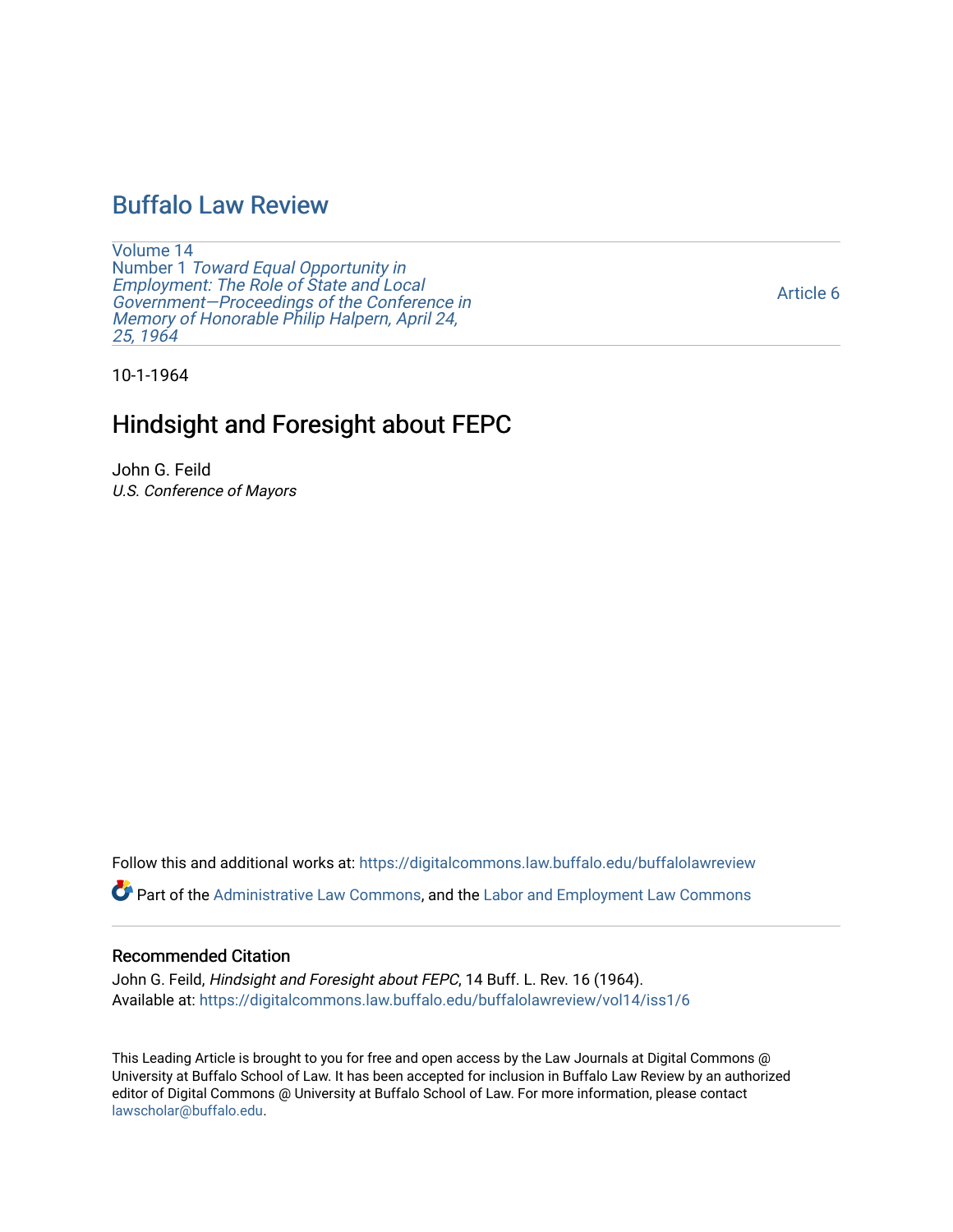#### HINDSIGHT AND FORESIGHT ABOUT FEPC

## **JOHN G.** FEILD\*

**PEOPLE** are asking better questions these days. They used to ask: "Do we need fair employment laws?" Today they are asking: "Are our FEP laws adequate?"

Hopefully, this new question will be answered somewhat more affirmatively with the passage of the Federal Civil Rights Act which includes provisions extending equal employment opportunity on a national basis for the first time in our history. The answer may at best be only partial, however, not only because it is questionable whether the provisions of the new federal law will in fact be adequate to the need, but equally because the continued operation of existing state and local fair employment laws on their present basis is increasingly being challenged.

This challenge, of course, is coming not from those who oppose fair employment laws but primarily from those they are designed to benefit. Ironically, this comes at a time when the operation of these laws has reached unprecedented coverage. Today there are 22 states and more than **50** cities with enforceable fair employment codes. In addition, at the federal level, the strongest executive order ever issued on the subject, signed **by** President Kennedy in **1961,** already embraces that huge portion of the economy that is now involved in federal contracting. It may not be too much to say that fully 75 per cent of all employment is currently subject to some antidiscrimination regulation. **Why** have these doubts been raised at this time and what validity do they have?

In part, the doubts as well as frustrations expressed in recent direct action demonstrations over job discrimination in the north as well as the south seem verified **by** recent economic data released by the Census Bureau and the Department of Labor. Dr. Herman Miller, Assistant to the Director of the United States Census Bureau, in his testimony before the Senate Subcommittee on Employment and Manpower last summer testified that his analysis of Department of Labor reports and United States census data indicated that the "economic status [of Negroes] relative to whites has not improved for nearly 20 years."<sup>1</sup> He goes on to say that: "Although the relative occupational status of nonwhites has not changed appreciably in most States since 1940, the income gap between whites and nonwhites did narrow during the Second World War. During the past decade, however, there has been no change in income differentials between the two groups."<sup>2</sup> He testified further: "This conclusion is reinforced by details of the 1960 census which show that in the **26** States (including the District of Columbia) which have 100,000 or more Negroes, the ratio of

**<sup>\*</sup>** Director, Community Relations Service, **U.S.** Conference of Mayors.

<sup>1.</sup> Senate Hearings on S. 773, S. 1210, S. 1211 and S. 1937 Before the Subcommittee on Employment and Manpower of the Committee on Labor and Public Welfare, 88th Cong., **1st** Sess. **321 (1963).**

*<sup>2.</sup> Id.* at **323.**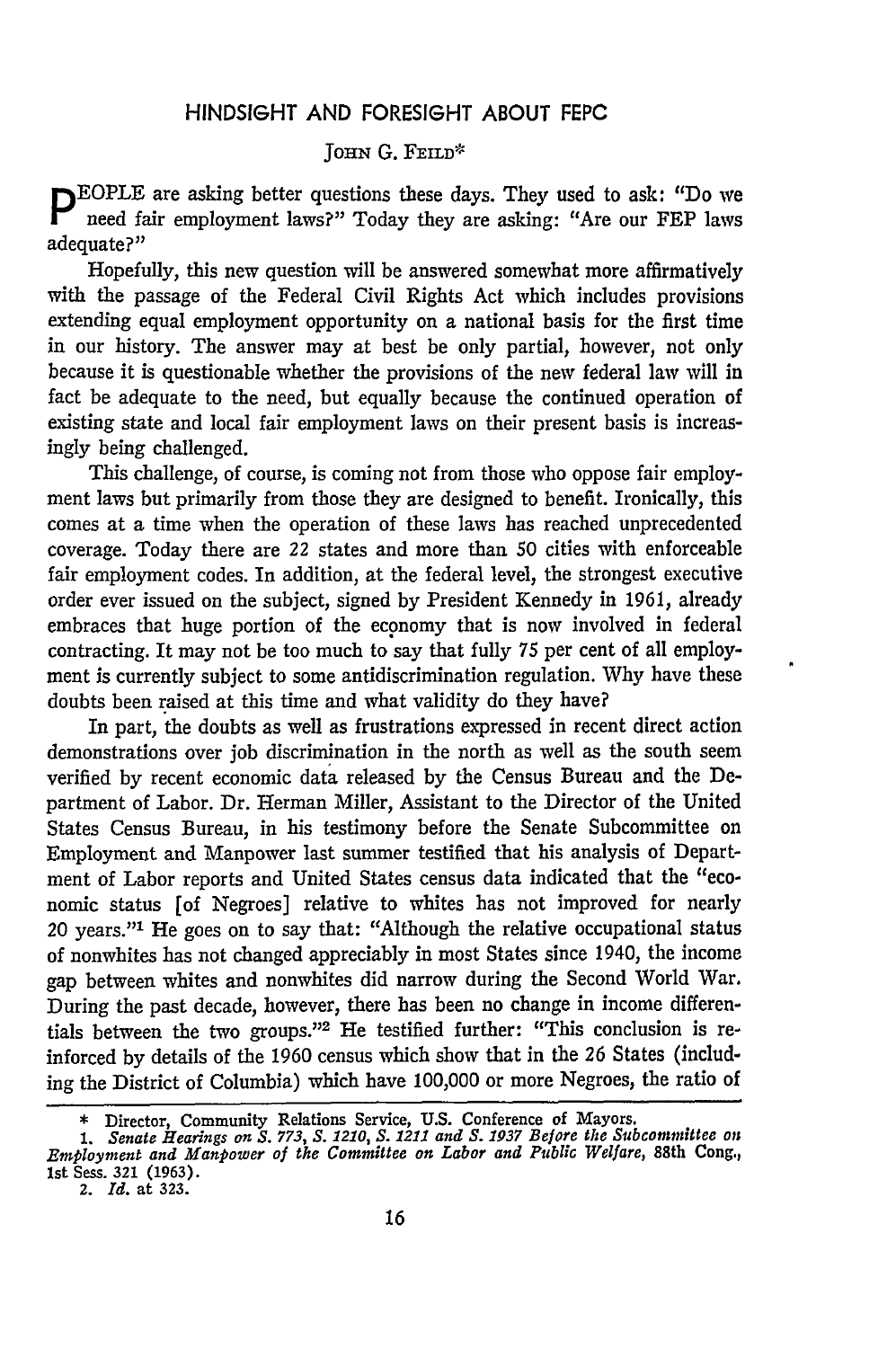Negro to white income for males increased between 1949 and **1959** in [only] two States (District of Columbia and Florida) and it was unchanged in two others (New Jersey and Oklahoma). *In every other State there was a widening of the gap* between the incomes of whites and Negroes, and in some cases it was fairly substantial."<sup>3</sup> (Emphasis added.)

To underscore further the economic basis for current doubts and dissatisfaction with state and local fair employment laws, it may be well to emphasize the extraordinary impact which automation has had on those occupations which had been sources of relatively stable, even if lower paying, employment for the bulk of Negro workers-agricultural employment and blue collar employment. While the total number of jobs increased **by** almost **19** million between 1940 and **1960,** farm employment decreased **by** 4 million. In addition, production jobs have declined **600,000** overall since 1947. Documenting the effect this has had on Negro workers, especially in the north, the Labor Department reports that **"...** the proportion of nonwhites employed in blue-collar occupations fell slightly between **1955** and **1962,** returning to levels prevailing in **1948."<sup>4</sup>**Comparison of unemployment figures may complete the economic list in this discouraging picture. In **1962,** for example, the rate of unemployment for white workers averaged 4 per cent, for nonwhite workers it averaged 11 per cent.<sup>5</sup> It is not bard to estimate the impact of an even more shattering statistic: even in the north, unemployment has averaged twice as great for nonwhite workers for *every year since the Korean War.6*

Thus, it is apparent that the last two decades have not been witness to the uninterrupted economic progress of the Negro worker that we have tended to believe. To many observers, much of this progress seemed to derive from the fact that a more favorable climate providing "equal employment opportunity under law" had been growing throughout the northern states and that Negroes were inevitably benefiting from this climate as they geographically migrated from the old south into the urban north and west. Certainly, a decline in Negro residence in the southern states from **77** per cent of all Negroes in 1940 compared to **51** per cent today did have a favorable influence on their economic status during the decade between 1940 and **1950,** but has apparently had little effect since. In fact, from a national perspective, the economic position of the Negro appears to have been deteriorating since the Korean War.

While the influence of equal employment opportunity laws has apparently been unable to cope with the enormity of this problem, I, for one at least, believe there is ample evidence to demonstrate that conditions today would be far worse were it not for such public policies. To blow up the dyke because the flood crested higher than our bricks seems to me somewhat more foolish than examin-

**<sup>3.</sup>** *Id.* at 324. 4. Kessler, *Economic Status of Nonwhite Workers, 1955-62,* **86** Monthly Labor Review **782 (1963).**

*<sup>5.</sup> Ibid.* **6. U.S.** Dep't of Labor, Manpower Report **(1963).**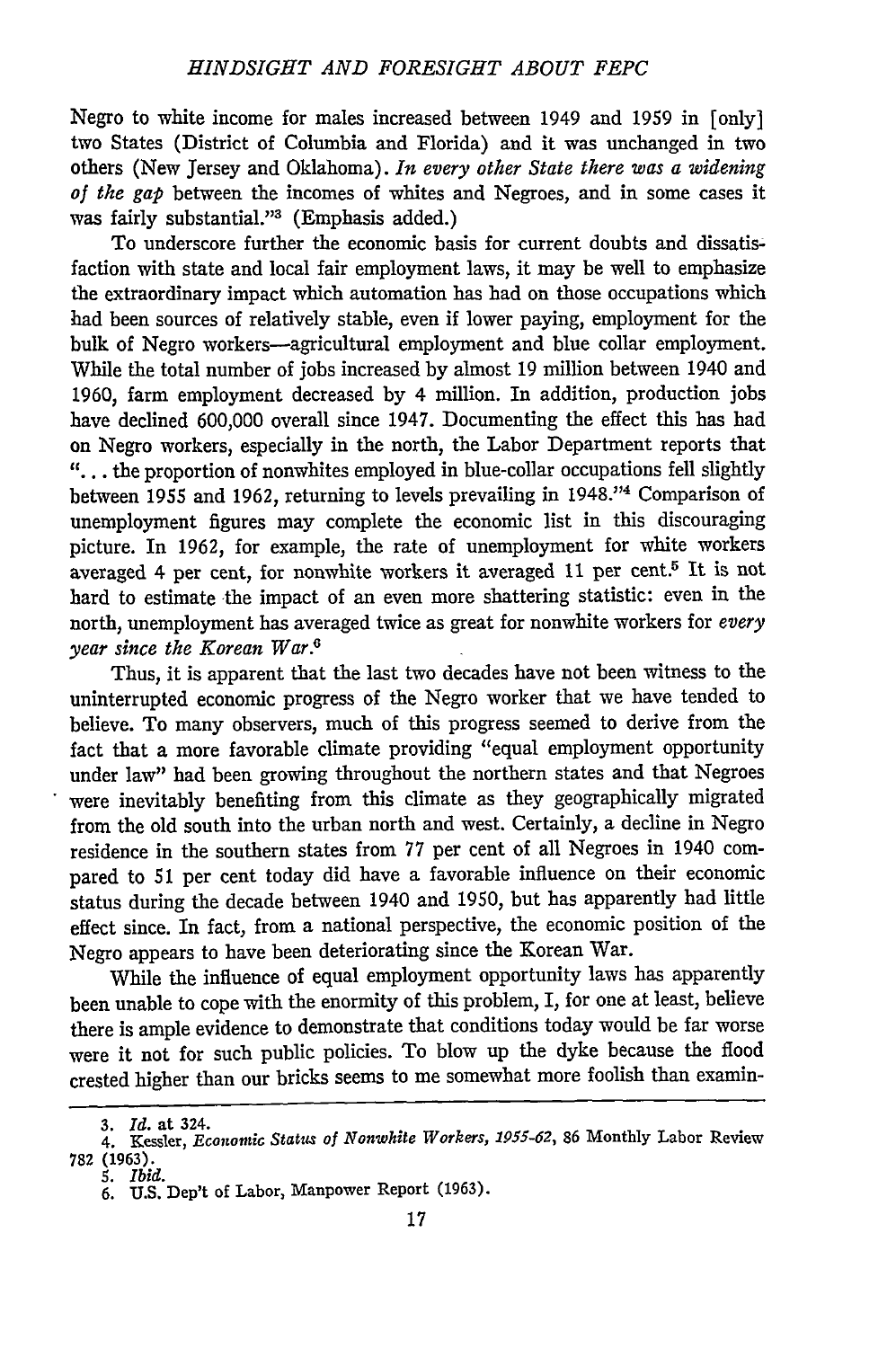ing our weak points and doing something constructive about them. Thus, while I happen to agree with many of those who contend that we could have done better with our local and state laws and our federal regulations than we have, the basis of our opinion may differ.

Looking backward, it seems to me the reasons for our limited performance with our FEP laws are traceable to at least five kinds of problems. First, there is the limited authority given the local or state administering unit **by** these laws, either with respect to procedures for invoking that authority or with respect to the coverage or jurisdiction of the law. It is true that administration of such laws by independent, multiple-member commissions is cumbersome and less efficient than that which is possible under a single administrator with more direct administrative power. It is also true that the exemption of large numbers of business establishments employing a significant number of people has tended to be a drag on the effective application of law. Most important, it is evident that those states that have not authorized their administrative unit to *initiate* actions on their own motion-backed up with sanctions-have been less effective. The recent impressive experience of the federal agencies in initiating compliance reviews of contractors and the establishment of requirements for affirmative action designed to extend equal employment opportunity has amply illustrated the desirability of providing the administering unit with "initiatory power."

Secondly, there have been political problems which have shaped the **judg**ment exercised **by** those responsible for administering these laws. Generally speaking, the state and local fair employment laws have been administered with a high degree of caution if not timidity. Certainly, prudence in gaining public acceptance and in clearing away legal challenges during the early years of the operation of new laws was understandable. Undoubtedly, political considerations have had the effect of both restraining vigorous enforcement activity in many instances and, as during World War II and later with the advent of the Kennedy administration, the effect of stimulating more vigorous action. When President Eisenhower appointed Vice President Nixon to head his **FEPC,** we perhaps should have realized that the issue had become respectable and that the time to push forward had arrived. On the whole, my personal judgment, witnessed **by** hindsight, is that politically our enforcement thrust, in contrast to our conciliation efforts, could and should have been more decisive.

Thirdly, there has been the problem of resources. I think the lacks in this area have been more critical and more damaging to our ability to cope with employment discrimination than any other single factor. The budgets and staffs provided local and state commissions, considering the dimensions of their administrative responsibility, have been and are pitifully inadequate. The typical challenge runs something like this. Until recently, the Michigan Commission, for example, had jurisdiction over **38,000** employers which they regulated with a staff of 10 professionals. At such a ratio, even if each staff member were to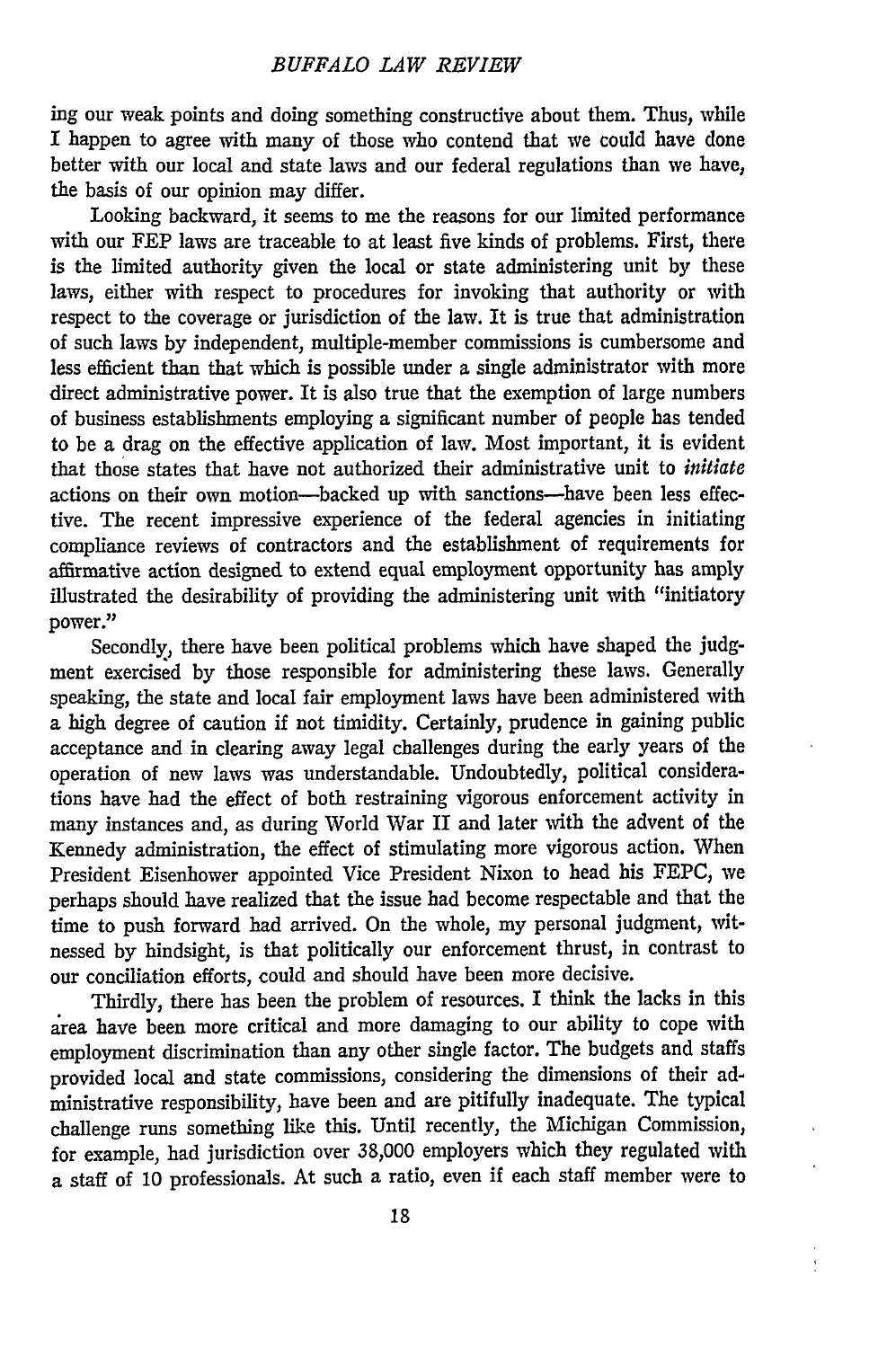review two employers a week, they will still not have completed their program for another 30 years. The state of Illinois with an even greater number of employers started its program two years ago on a budget of \$50,000 and a staff of five. Even today the state of California, reputed now to be larger than the state of New York, has a total staff of less than 35 compared to about 175 in New York-the only state that seems to be showing any sense of realism about budget.

Moreover, the budget and staff allocations of the federal agencies under their contractor programs make these deficiencies, however inadequate, look rather less so by comparison. For example, there are fewer persons assigned to regulatory activities even in the present federal program dealing with contractors than are currently employed by the New York State Commission alone. The federal agencies are responsible for regulating the staggering total of an estimated 300,000 establishments involving nearly 20 million workers. Few undertakings of such magnitude with such limited resources could expect to succeed. They could not be much more than the "minimum deterrent" which these laws have been and for which they are now being properly criticized.

The political relationship of funds and policy is, of course, self-evident. During World War II, the Federal FEPC had a staff of more than 100 and maintained 15 regional offices. By 1953, under Nixon, we had a federal staff of fewer than 30 and only two regional offices. The Kennedy-Johnson administrations, building on a new political climate at the beginning of the Sixties, have committed more manpower and resources than at any previous time and it still remains, in my judgment, at a token level. (We spend more on a single missile mis-firing at Cape Kennedy, for example, than we do at present on the entire Federal Equal Employment Opportunity Program. I could understand better some of the scatter-shot criticism that is being leveled at state FEP commissions if their alleged "mis-firings" had at least been budgeted as well.)

Finally, I would point to a problem that goes beyond the matter of law and beyond the matter of administration and administrative resources. Those who have been dealing with employment discrimination have always been mindful of the inseparable relationship between our skills development systems and **job** opportunities. They have been mindful that where and how a person obtains his training is of critical importance to his ultimate **job** future. They have known that the impact of rural, segregated education was having its cumulative effects in the northern and western cities during these past two decades of massive Negro migration. They have known that the practices of guidance counselors, of placement services, whether public or private, and of recruiting officers are actually a critical part of the employment system and its potential for disadvantage (or benefit) to the Negro worker. They have known that the system of selecting apprentices for the building trades has contained restrictions not greatly different from those involved in the selection of medical interns or junior law partners or accountant trainees. In other words, they have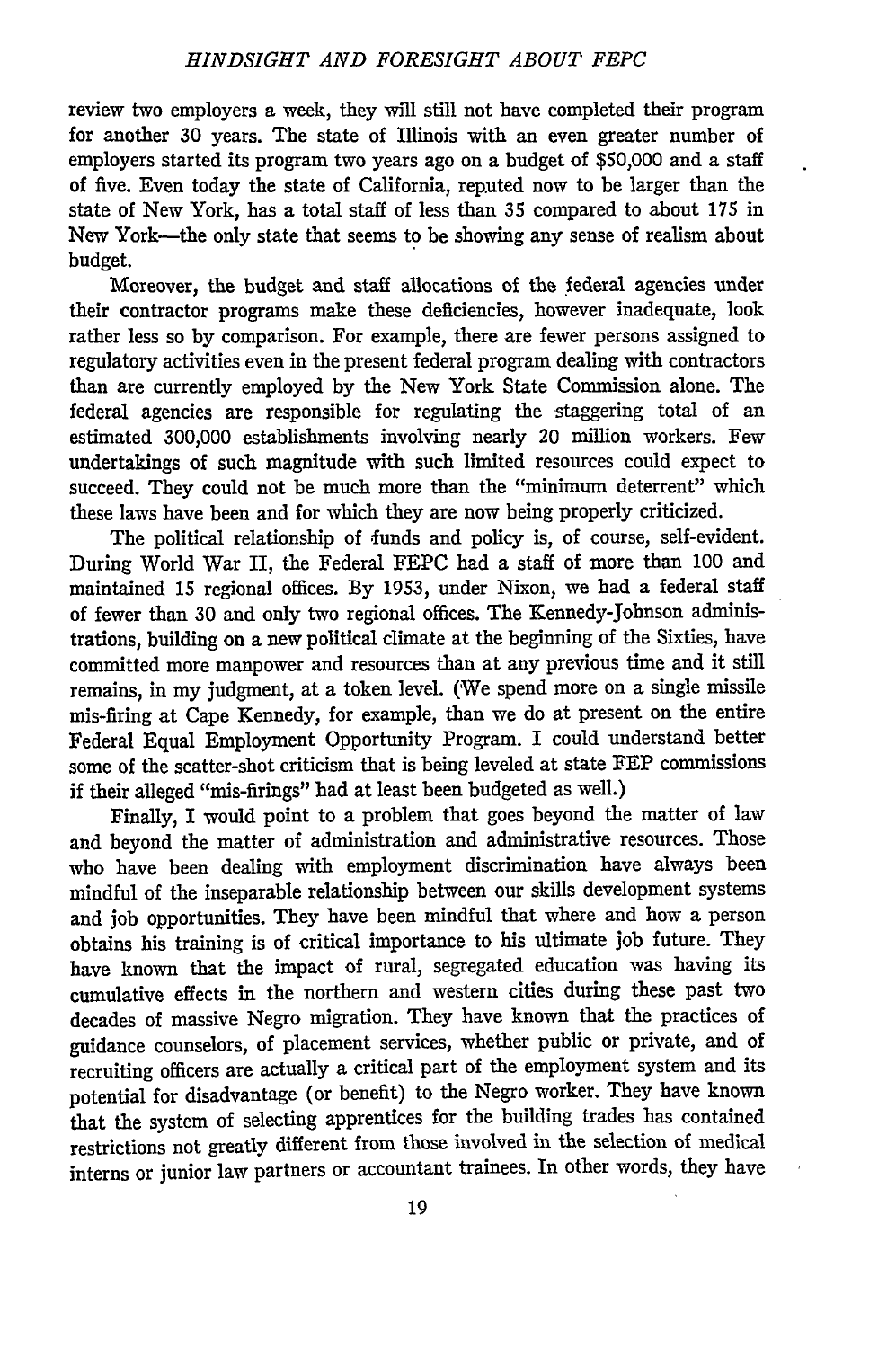known that the regulation of the practices of employers, unions, and employment agencies has not been enough and that the vocational development system was profoundly involved in their ability to improve the occupational status of nonwhite workers.

The conclusion which I draw from an examination of these problems leads me, therefore, if I may now look forward, in the following direction. Whether it be at the local, state or federal level, I would like to see both state and federal FEP laws administered by a single, strong administrator with the power to initiate action and with adequate safeguards for appeal and review of his functions and decisions. I would like to see this administrator have comprehensive jurisdiction of those whose practices are affecting employment opportunities including all vocational development institutions, relationships and activities. I would like to see this administrator provided with adequate resources and staff. In this connection I would like to see greater experimentation with and use made of existing regulatory inspection staffs already available to the various levels of government such as building inspection departments, wage and hour units, certification agencies. I have the feeling that the staff resources problem at most levels of government is primarily one of manpower allocation and training and that we should move more in the direction of greater integration of functions rather than establishing new and independent administrative units. The Manpower Development and Training Act and the War on Poverty are as integral to the effective implementation of the Federal Civil Rights Act as they are to each other. The manpower aspects of all three could be unified administratively with considerable benefit. Dozens of illustrations of the same kind could be drawn from present day state and city levels.

Finally, I would like to see this administrator function at a more direct, less independent, political level than has been true of most FEP commissions during the past 20 years. I think we have gone too far in making them bi-partisan. The problem which we confront involves many aspects of governmental coordination that can only be achieved at the highest policy level. It necessarily involves political judgments. It involves the establishment of priorities among functions of government which must be made to be complementary and must be coordinated with one another.

As a footnote, I have the impression that we may have turned another corner as the Sixties unfold. Improvements along the lines I have outlined or any other reasonable improvements, if supported with greater resources, may start us once again on the road toward the widespread enlargement of equal job opportunities that the present situation demands. The impact of automation will clearly be of less significance to today's minority youth than it was to their fathers. Educational opportunities are headed toward greater equalization. The political importance of public policies in the form of better and more comprehensive civil rights laws has never been more clearly or widely recognized than it is today. The time for reform has either arrived or we are dangerously passedit.